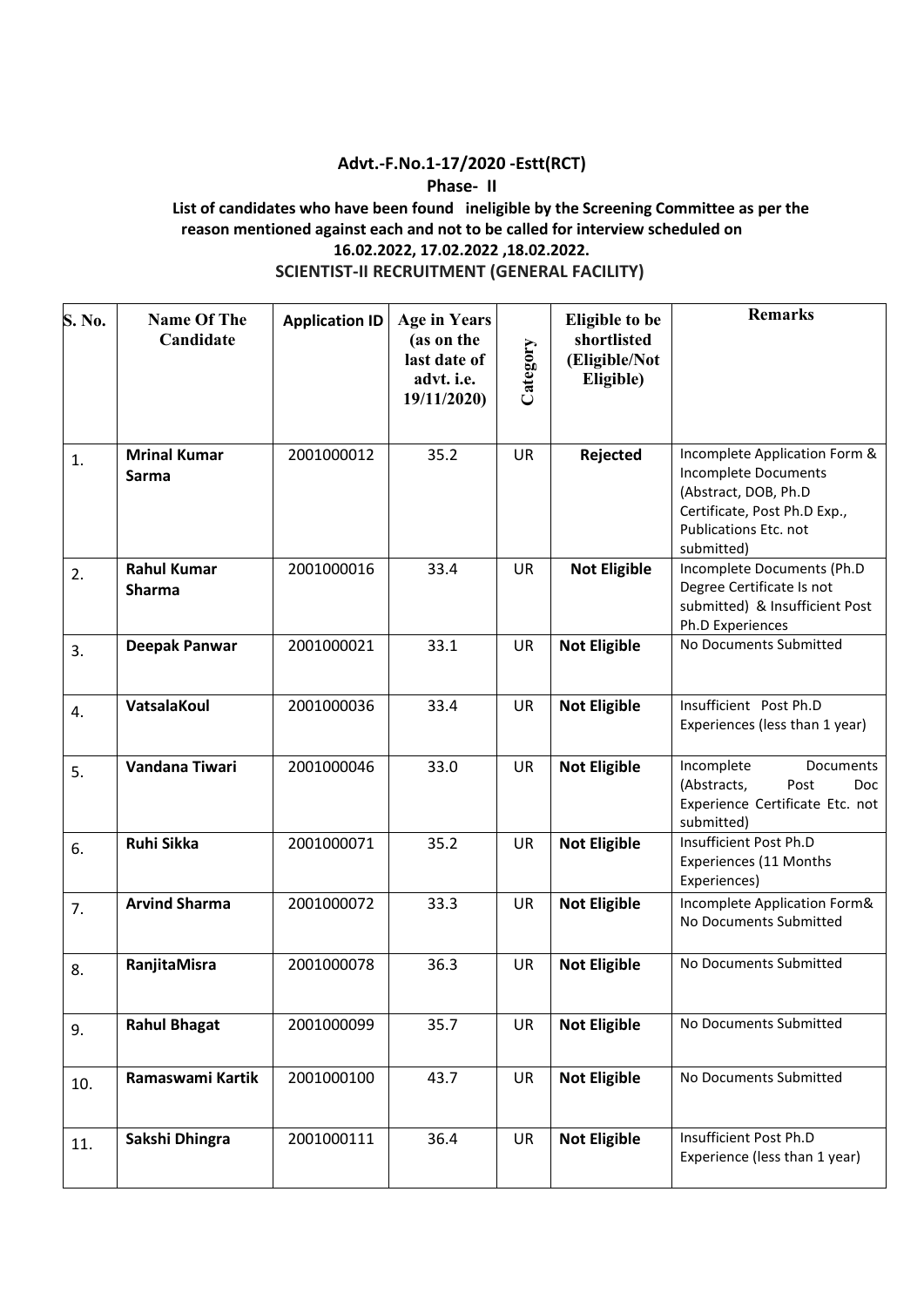| S. No. | <b>Name Of The</b><br>Candidate | <b>Application ID</b> | <b>Age in Years</b><br>(as on the<br>last date of<br>advt. i.e.<br>19/11/2020) | Category  | <b>Eligible to be</b><br>shortlisted<br>(Eligible/Not<br>Eligible) | <b>Remarks</b>                                             |
|--------|---------------------------------|-----------------------|--------------------------------------------------------------------------------|-----------|--------------------------------------------------------------------|------------------------------------------------------------|
| 12.    | <b>Omika Thakur</b>             | 2001000120            | 32.1                                                                           | <b>UR</b> | <b>Not Eligible</b>                                                | No Documents Submitted&<br>No Post Ph.D Experience         |
| 13.    | <b>Charanjeet Kaur</b>          | 2001000126            | 35.2                                                                           | <b>UR</b> | <b>Not Eligible</b>                                                | No Documents Submitted                                     |
| 14.    | <b>Dharamveer Singh</b>         | 2001000129            | 36.3                                                                           | <b>UR</b> | <b>Not Eligible</b>                                                | No Documents Submitted                                     |
| 15.    | <b>Darshika Tomer</b>           | 2001000143            | 32.10                                                                          | <b>UR</b> | <b>Not Eligible</b>                                                | No Documents Submitted                                     |
| 16.    | <b>Ramesh Chandra</b><br>Rai    | 2001000154            | 43.10                                                                          | <b>UR</b> | <b>Not Eligible</b>                                                | No Documents Submitted                                     |
| 17.    | <b>Menka Sharma</b>             | 2001000158            | 42.5                                                                           | <b>UR</b> | <b>Not Eligible</b>                                                | No Documents Submitted&<br>Incomplete Application Form     |
| 18.    | Rajeev Ranjan                   | 2001000160            | 39.7                                                                           | <b>UR</b> | <b>Not Eligible</b>                                                | No Documents Submitted                                     |
| 19.    | <b>Bhawana Singh</b>            | 2001000182            | 33.2                                                                           | <b>UR</b> | <b>Not Eligible</b>                                                | No Documents Submitted                                     |
| 20.    | Jayamohan NS                    | 2001000186            | 37.7                                                                           | <b>UR</b> | <b>Not Eligible</b>                                                | No Post Ph.D Experiences                                   |
| 21.    | <b>Pranav Prasoon</b>           | 2001000206            | 35.8                                                                           | <b>UR</b> | <b>Not Eligible</b>                                                | Incomplete Application Form &<br>No Documents Submitted    |
| 22.    | Manoj Kumar                     | 2001000220            | 42.4                                                                           | <b>UR</b> | <b>Not Eligible</b>                                                | No Documents Submitted                                     |
| 23.    | <b>Mukesh Kumar</b>             | 2001000235            | 42.4                                                                           | <b>UR</b> | <b>Not Eligible</b>                                                | No Documents Submitted                                     |
| 24.    | SanthalembiChingt<br>ham        | 2001000237            | 34.2                                                                           | UR        | <b>Not Eligible</b>                                                | No Documents Submitted                                     |
| 25.    | <b>Dr.Garima Malik</b>          | 2001000253            | 40.0                                                                           | UR        | <b>Not Eligible</b>                                                | No First/Co-<br>First/Corresponding Author<br>Publications |
| 26.    | <b>Vivek Dixit</b>              | 2001000274            | 40.9                                                                           | UR        | <b>Not Eligible</b>                                                | No Documents Submitted                                     |
| 27.    | Saima Naz Khan                  | 2001000290            | 40.3                                                                           | UR        | <b>Not Eligible</b>                                                | Incomplete Application Form                                |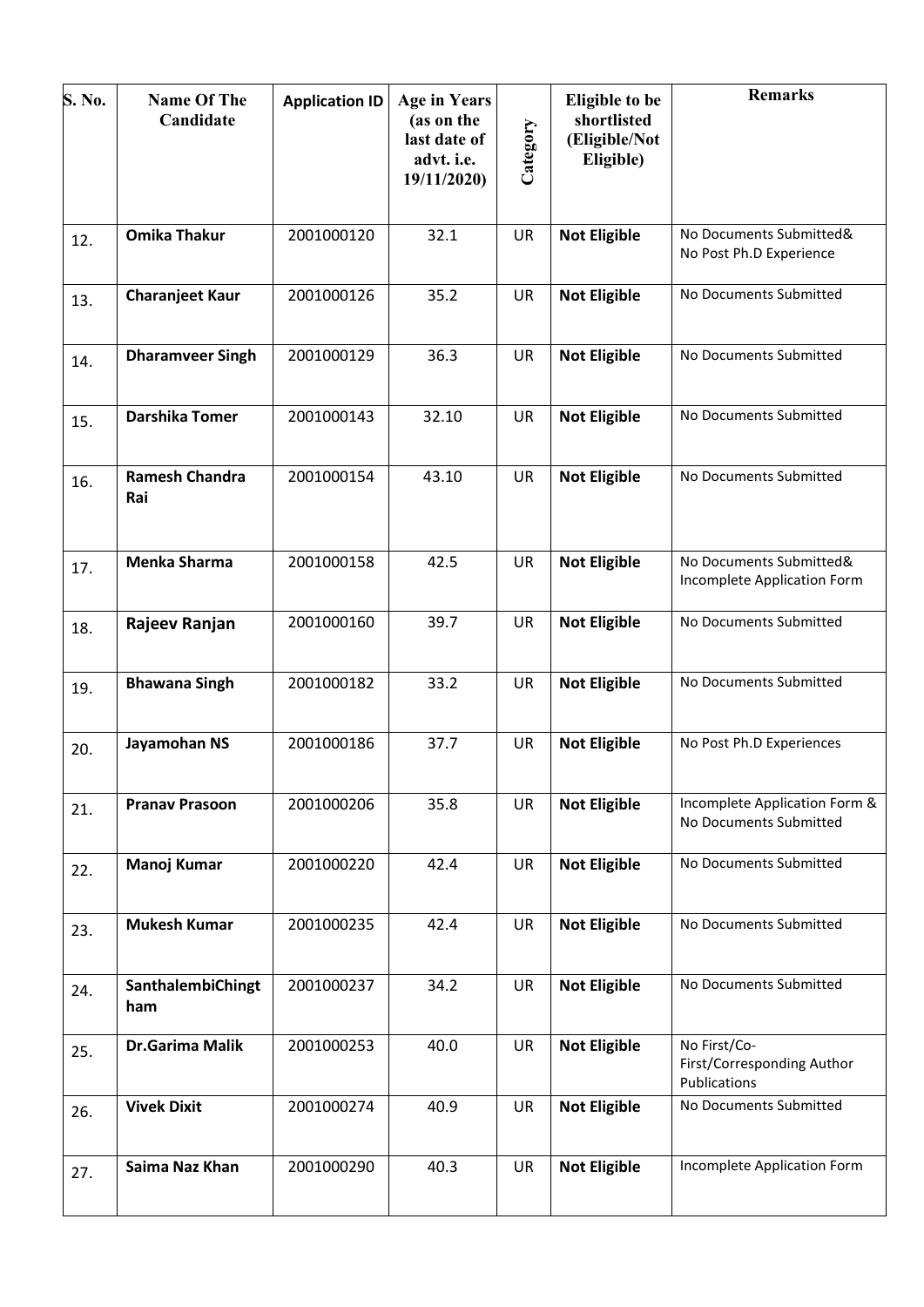| S. No. | <b>Name Of The</b><br>Candidate | <b>Application ID</b> | <b>Age in Years</b><br>(as on the<br>last date of<br>advt. i.e. | Category  | <b>Eligible to be</b><br>shortlisted<br>(Eligible/Not<br>Eligible) | <b>Remarks</b>                                                                            |
|--------|---------------------------------|-----------------------|-----------------------------------------------------------------|-----------|--------------------------------------------------------------------|-------------------------------------------------------------------------------------------|
|        |                                 |                       | 19/11/2020)                                                     |           |                                                                    |                                                                                           |
| 28.    | <b>Daimond Prakash</b><br>Singh | 2001000323            | 40.3                                                            | OBC       | <b>Not Eligible</b>                                                | No Documents Submitted                                                                    |
| 29.    | Priya Kalra                     | 2001000325            | 33.6                                                            | <b>UR</b> | <b>Not Eligible</b>                                                | No Documents Submitted&<br>Incomplete Application Form                                    |
| 30.    | Jeetendra Kumar                 | 2001000330            | 38.6                                                            | <b>UR</b> | <b>Not Eligible</b>                                                | No Documents Submitted                                                                    |
| 31.    | Amandeep Kaur<br><b>Kahlon</b>  | 2001000353            | 39.6                                                            | <b>UR</b> | <b>Not Eligible</b>                                                | Incomplete Application Form &<br>No Documents Submitted                                   |
| 32.    | <b>Gaurav Kaushik</b>           | 2001000360            | 39.7                                                            | <b>UR</b> | <b>Not Eligible</b>                                                | No First/Co-<br>First/Corresponding Author<br><b>Publications In Indexed</b><br>Journals. |
| 33.    | <b>Sudha Saini</b>              | 2001000384            | 35.8                                                            | <b>UR</b> | <b>Not Eligible</b>                                                | No Documents Submitted                                                                    |
| 34.    | <b>Mohibur Rahman</b>           | 2001000390            | 36.9                                                            | <b>UR</b> | <b>Not Eligible</b>                                                | No Documents Submitted                                                                    |
| 35.    | <b>Revathy N</b>                | 2001000406            | 33.5                                                            | <b>UR</b> | <b>Not Eligible</b>                                                | Insufficient Post Ph.D<br>Experiences (10 months only)                                    |
| 36.    | <b>Amit Sharma</b>              | 2001000410            | 36.9                                                            | <b>UR</b> | <b>Not Eligible</b>                                                | No Documents Submitted                                                                    |
| 37.    | Shashi Bhushan<br><b>Kumar</b>  | 2001000413            | 38.5                                                            | UR        | <b>Not Eligible</b>                                                | No Documents Submitted                                                                    |
| 38.    | Rashi Gupta                     | 2001000430            | 34.9                                                            | <b>UR</b> | <b>Not Eligible</b>                                                | Incomplete Application & No<br>Documents Submitted.                                       |
| 39.    | Shivani Srivastava              | 2001000443            | 32.7                                                            | <b>UR</b> | <b>Not Eligible</b>                                                | No Documents Submitted                                                                    |
| 40.    | Chittaranjan Jena               | 2001000452            | 34.5                                                            | <b>UR</b> | <b>Not Eligible</b>                                                | Incomplete Application Form &<br>No Documents Submitted                                   |
| 41.    | <b>Asif Khurshid</b>            | 2001000479            | 37.3                                                            | <b>UR</b> | <b>Not Eligible</b>                                                | Incomplete Application Form                                                               |
| 42.    | <b>L</b> Shrikant               | 2001000482            | 33.2                                                            | OBC       | <b>Not Eligible</b>                                                | Incomplete Application & No<br>Documents Submitted.                                       |
| 43.    | <b>Farhat Naz</b>               | 2001000484            | 42.4                                                            | <b>UR</b> | <b>Not Eligible</b>                                                | No Documents Submitted                                                                    |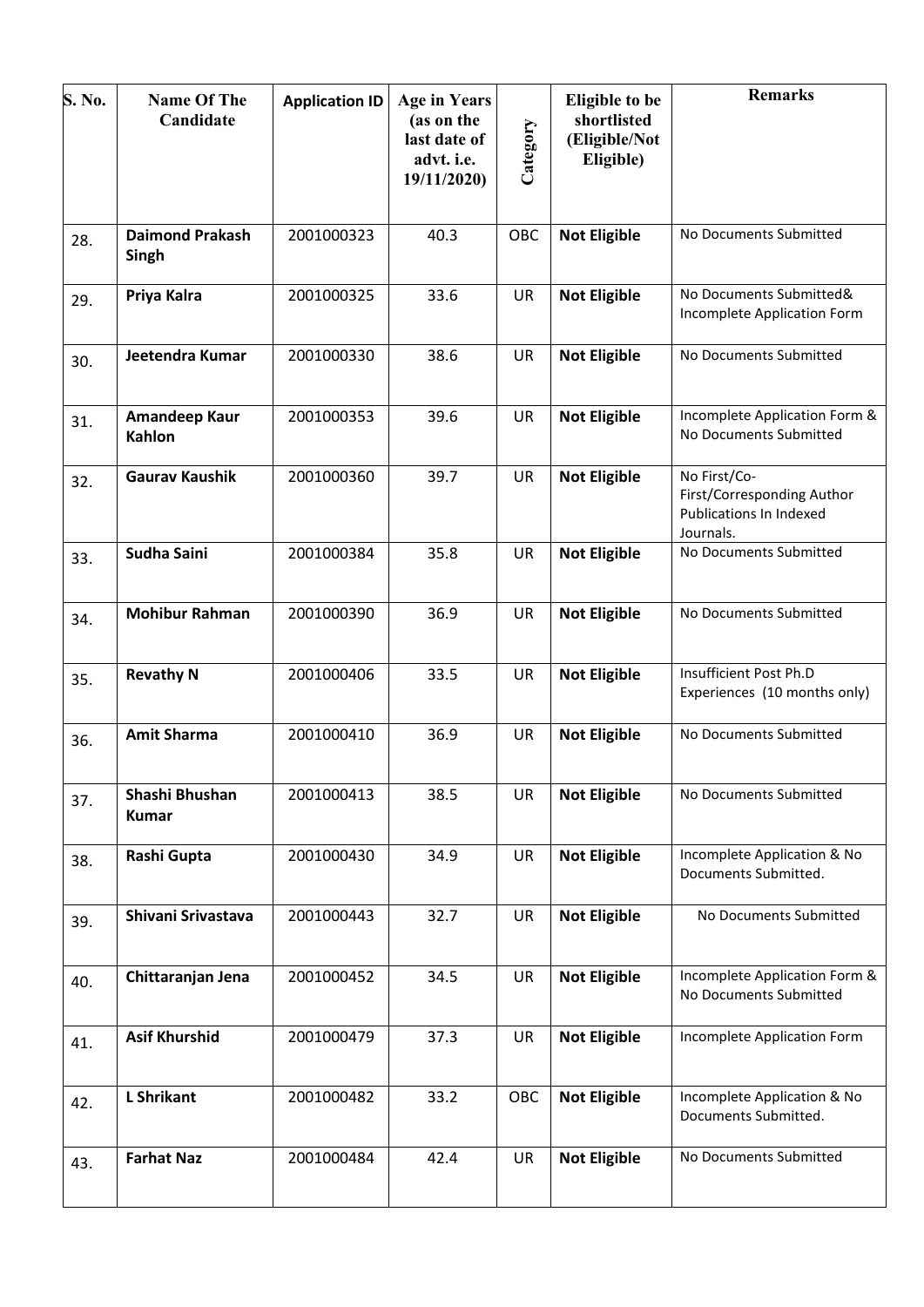| S. No. | <b>Name Of The</b><br>Candidate   | <b>Application ID</b> | <b>Age in Years</b><br>(as on the<br>last date of<br>advt. i.e.<br>19/11/2020) | Category  | <b>Eligible to be</b><br>shortlisted<br>(Eligible/Not<br>Eligible) | <b>Remarks</b>                                           |
|--------|-----------------------------------|-----------------------|--------------------------------------------------------------------------------|-----------|--------------------------------------------------------------------|----------------------------------------------------------|
| 44.    | <b>Ashutosh Pathak</b>            | 2001000510            | 41.2                                                                           | UR        | <b>Not Eligible</b>                                                | No Documents Submitted                                   |
| 45.    | <b>Mithalesh Kumar</b><br>Singh   | 2001000518            | 35.2                                                                           | <b>UR</b> | <b>Not Eligible</b>                                                | Incomplete Application Form &<br>No Documents Submitted  |
| 46.    | <b>Giridhari Pal</b>              | 2001000549            | 50.1                                                                           | OBC       | <b>Not Eligible</b>                                                | Overage (D.O.B-13/10/1970) 1<br>month Overage            |
| 47.    | Arshi Rizwan<br><b>Rizwan</b>     | 2001000558            | 34.9                                                                           | UR        | <b>Not Eligible</b>                                                | No First Author Publication                              |
| 48.    | <b>Inder Singh</b>                | 2001000575            | 40.4                                                                           | UR        | <b>Not Eligible</b>                                                | No Documents Submitted &<br>Incomplete Application Form  |
| 49.    | <b>Sushil Kumar</b>               | 2001000586            | 35.0                                                                           | OBC       | <b>Not Eligible</b>                                                | No Documents Submitted                                   |
| 50.    | <b>Suraj Singh Yadav</b>          | 2001000590            | 39.3                                                                           | UR        | <b>Not Eligible</b>                                                | No Documents Submitted&<br>Incomplete Application Form   |
| 51.    | <b>OmikaKatoch</b>                | 2001000602            | 37.7                                                                           | UR        | <b>Not Eligible</b>                                                | No Documents Submitted                                   |
| 52.    | <b>Devanand Kumar</b>             | 2001000609            | 40.2                                                                           | UR        | <b>Not Eligible</b>                                                | No Documents Submitted                                   |
| 53.    | <b>BanashreeBondho</b><br>padhyay | 2001000611            | 32.2                                                                           | UR        | <b>Not Eligible</b>                                                | No Documents Submitted                                   |
| 54.    | Lokesh<br>Thippannagari           | 2001000649            | 32.8                                                                           | OBC       | <b>Not Eligible</b>                                                | Insufficient Post Ph.D<br>Experiences (less than 1 year) |
| 55.    | <b>Rajbir Singh</b>               | 2001000708            | 37.2                                                                           | <b>UR</b> | <b>Not Eligible</b>                                                | No Documents Submitted                                   |
| 56.    | <b>Dinesh Kumar</b>               | 2001000725            | 40.1                                                                           | UR        | <b>Not Eligible</b>                                                | No Documents Submitted                                   |
| 57.    | Rajiv Kumar                       | 2001000732            | 40.8                                                                           | <b>UR</b> | <b>Not Eligible</b>                                                | No Documents Submitted                                   |
| 58.    | SomenathGhatak                    | 2001000750            | 36.0                                                                           | UR        | <b>Not Eligible</b>                                                | No Documents Submitted                                   |
| 59.    | <b>Manu Dalela</b>                | 2001000756            | 38.4                                                                           | UR        | <b>Not Eligible</b>                                                | No Documents Submitted                                   |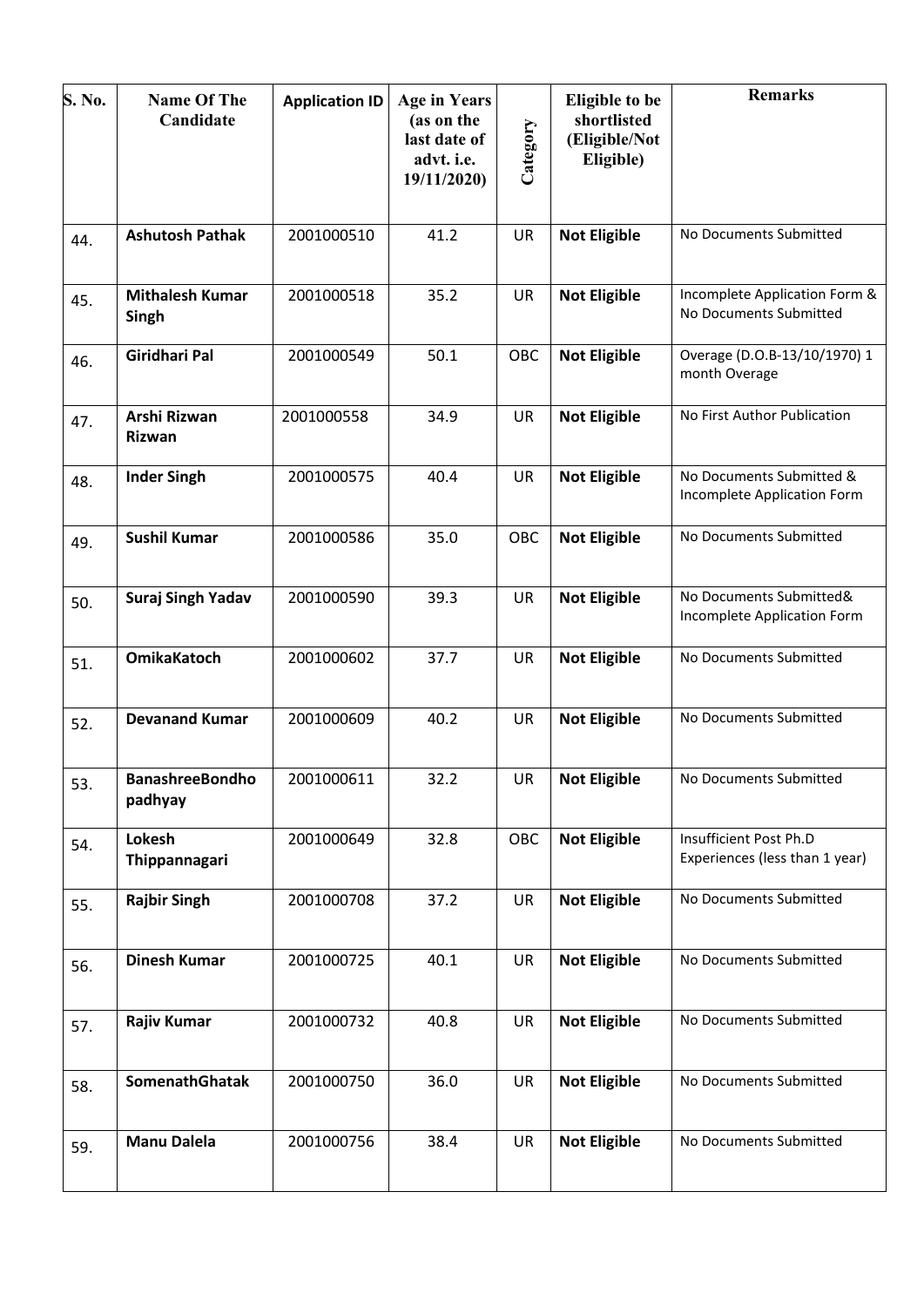| S. No. | <b>Name Of The</b><br>Candidate       | <b>Application ID</b> | <b>Age in Years</b><br>(as on the<br>last date of<br>advt. i.e.<br>19/11/2020) | Category  | <b>Eligible to be</b><br>shortlisted<br>(Eligible/Not<br>Eligible) | <b>Remarks</b>               |
|--------|---------------------------------------|-----------------------|--------------------------------------------------------------------------------|-----------|--------------------------------------------------------------------|------------------------------|
| 60.    | <b>Nivedita Pathak</b>                | 2001000776            | 39.2                                                                           | <b>UR</b> | <b>Not Eligible</b>                                                | No Documents Submitted       |
| 61.    | <b>Renu Singh</b>                     | 2001000780            | 39.10                                                                          | <b>UR</b> | <b>Not Eligible</b>                                                | Incomplete Application Form  |
| 62.    | Ravi Prakash Yadav                    | 2001000792            | 40.10                                                                          | <b>UR</b> | <b>Not Eligible</b>                                                | Incomplete Application Form. |
| 63.    | Tripti Shrivastava                    | 2001000797            | 41.3                                                                           | <b>UR</b> | <b>Not Eligible</b>                                                | No Documents Submitted       |
| 64.    | <b>Kavita Yadav</b>                   | 2001000798            | 32.1                                                                           | OBC       | <b>Not Eligible</b>                                                | No Documents Submitted       |
| 65.    | Shikha Saxena                         | 2001000799            | 33.2                                                                           | <b>UR</b> | <b>Not Eligible</b>                                                | No Documents Submitted       |
| 66.    | <b>Neha Saini</b>                     | 2001000806            | 31.1                                                                           | OBC       | <b>Not Eligible</b>                                                | Incomplete Application Form  |
| 67.    | Priyanka Bhatnagar                    | 2001000812            | 34.1                                                                           | UR        | <b>Not Eligible</b>                                                | No Documents Submitted       |
| 68.    | <b>Narottam Das</b><br><b>Agrawal</b> | 2001000828            | 39.4                                                                           | UR        | <b>Not Eligible</b>                                                | No Documents Submitted       |
| 69.    | <b>Bindu IS</b>                       | 2001000850            | 42.6                                                                           | UR        | <b>Not Eligible</b>                                                | No Documents Submitted       |
| 70.    | Ajay Kumar                            | 2001000875            | 39.10                                                                          | OBC       | <b>Not Eligible</b>                                                | No Documents Submitted       |
| 71.    | <b>Prasanta Purohit</b>               | 2001000878            | 34.5                                                                           | <b>UR</b> | <b>Not Eligible</b>                                                | Incomplete Application Form  |
| 72.    | <b>Surender Singh</b>                 | 2001000882            | 36.5                                                                           | UR        | <b>Not Eligible</b>                                                | No Documents Submitted       |
| 73.    | <b>Gaurav Kumar</b>                   | 2001000888            | 39.10                                                                          | <b>SC</b> | <b>Not Eligible</b>                                                | Incomplete Application Form  |
| 74.    | <b>Suman Chaudhary</b>                | 2001000899            | 31.7                                                                           | UR        | <b>Not Eligible</b>                                                | No First Author Publication  |
| 75.    | Pradipta Jana                         | 2001000910            | 34.6                                                                           | UR        | <b>Not Eligible</b>                                                | Incomplete Application Form  |